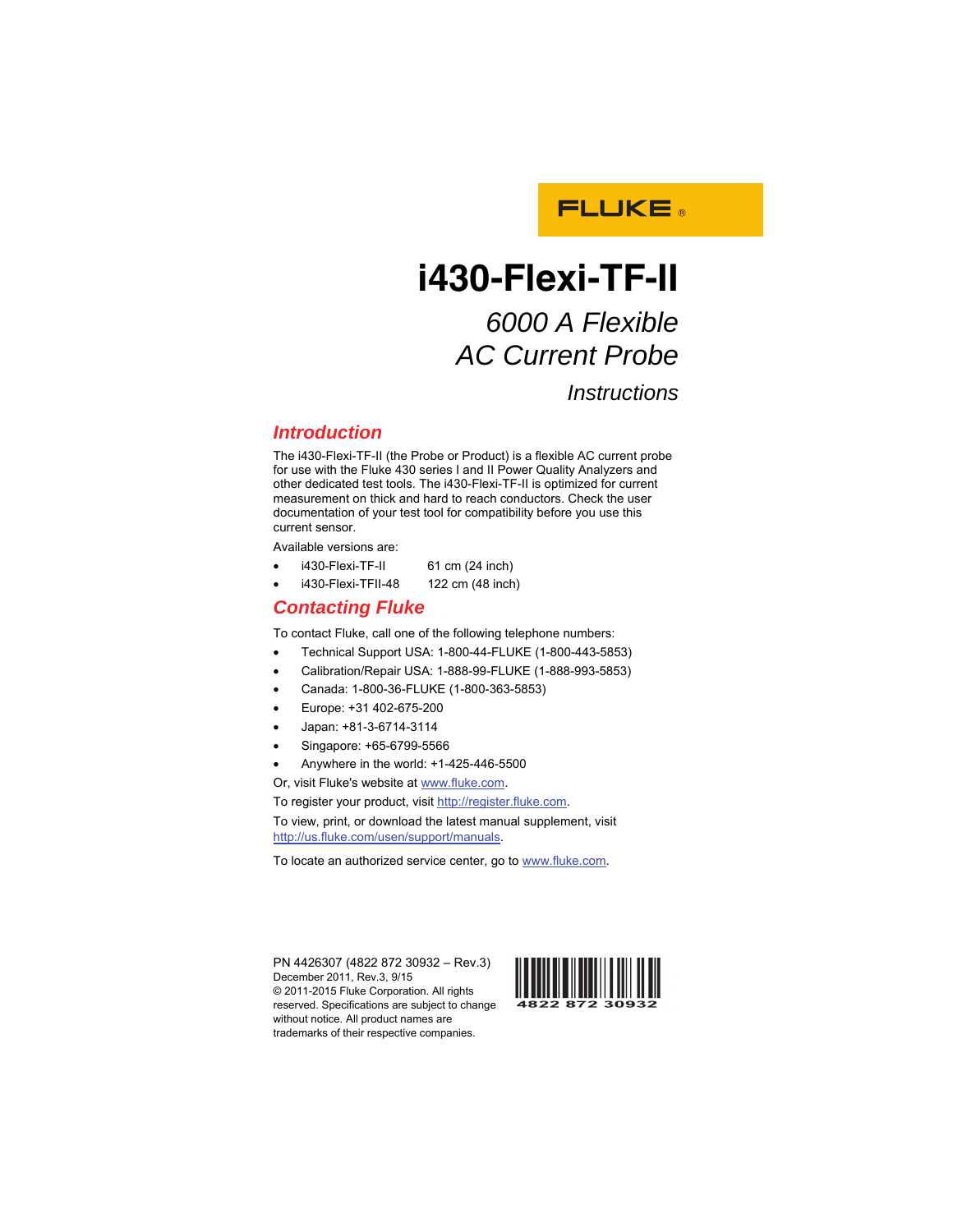## *Safety*

Read this section carefully. It will familiarize you with the most important safety instructions for handling the Product.

A **Warning** identifies hazardous conditions and procedures that are dangerous to the user.

A **Caution** identifies conditions and procedures that can cause damage to the Product or the equipment under test.

#### XW **Warning**

**To prevent possible electrical shock, fire, or personal injury:**

- **Read all safety information before you use the Product.**
- **Carefully read all instructions.**
- **The Probe is only to be used and handled by qualified personnel.**
- **Do not work alone.**
- **Always connect the Product to the test tool before it is installed around a conductor.**
- **Use the Product only as specified, or the protection supplied by the Product can be compromised.**
- **Comply with local and national safety codes. Use personal protective equipment (approved rubber gloves, face protection, and flame-resistant clothes) to prevent shock and arc blast injury where hazardous live conductors are exposed.**
- **Limit operation to the specified measurement category, voltage, or current ratings.**
- **De-energize the circuit or wear personal protective equipment in compliance with local requirements before you apply or remove the Product.**
- **Do not touch voltages >30 V ac, 42 V ac peak, or 60 V dc.**
- **Do not use the Product around explosive gas, vapor, or in damp or wet environments.**
- **Do not use the Product if it operates incorrectly.**
- **Do not use a current measurement as an indication that a circuit is safe to touch. A voltage measurement is necessary to know if a circuit is hazardous.**
- **Do not use the Product if it is damaged.**
- **Disable the Product if it is damaged.**
- **Do not use the Product if it has damaged insulation, exposed metal, or if the wear indicator is visible. Do not use if the flexible jaw wear indicator shows wear indicated by a contrasting color on the inner insulation. Examine the output lead for damaged insulation, exposed metal, or wear indication.**
- **Before each use, examine the Product. Look for cracks or missing pieces of the clamp housing or output cable insulation. Also look for loose or weakened components. Carefully examine the insulation around the jaws.**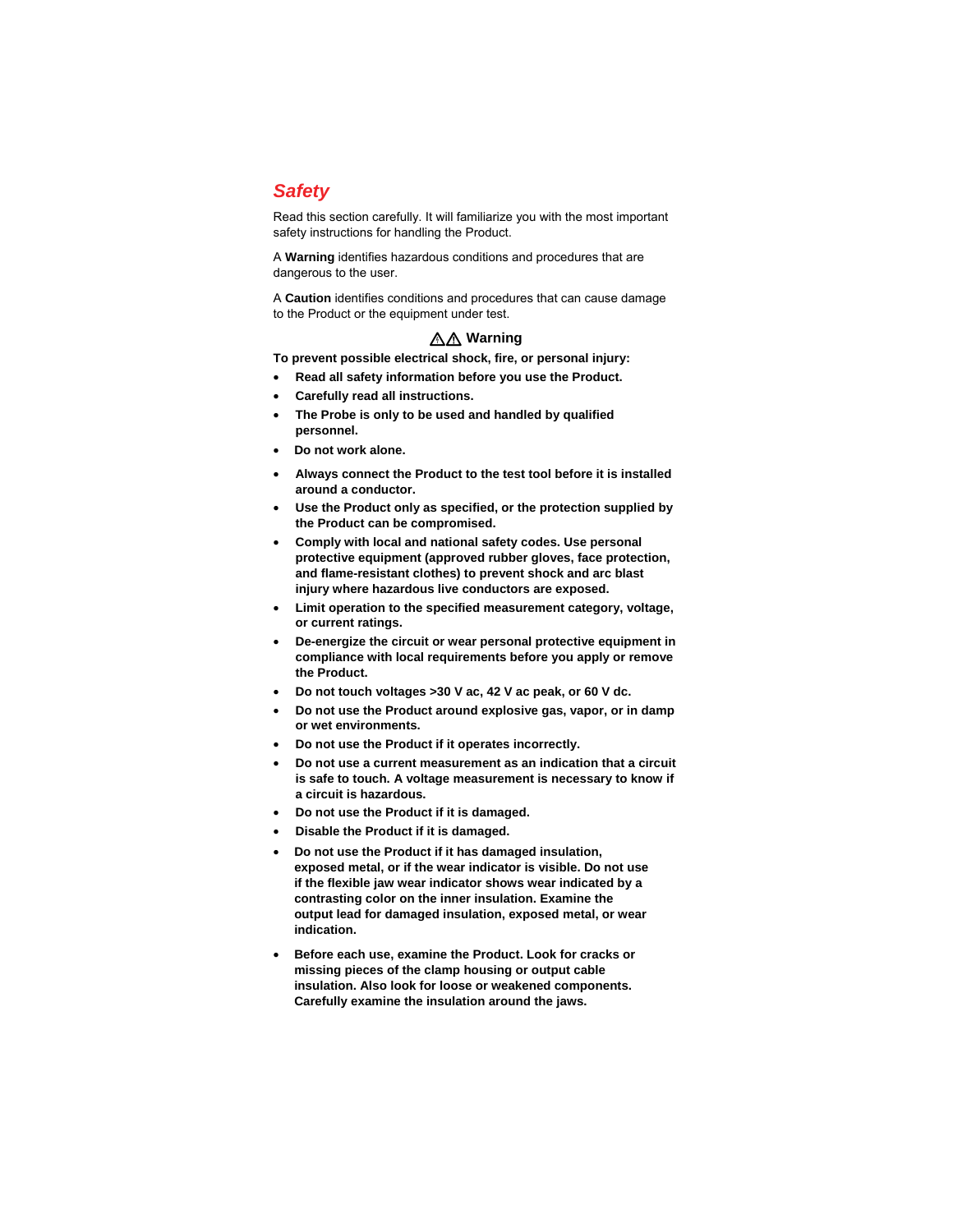- **Do not exceed the Measurement Category (CAT) rating of the lowest rated individual component of a Product, probe, or accessory.**
- **High voltages and currents can be present in adjacent circuits under test.**
- **Do not use the Product above its rated frequency.**
- **Use the Product only on insulated conductors. Use caution around bare conductors or bus bars. Do not touch the conductor.**

#### *Symbols*

The table below is a list of the symbols used on the Probe and in the instructions.

| Symbol                              | <b>Description</b>                                                                                                                                                                                                                                                                                                                                                                                                                                           |  |  |
|-------------------------------------|--------------------------------------------------------------------------------------------------------------------------------------------------------------------------------------------------------------------------------------------------------------------------------------------------------------------------------------------------------------------------------------------------------------------------------------------------------------|--|--|
|                                     | WARNING - RISK OF DANGER, Consult user<br>documentation.                                                                                                                                                                                                                                                                                                                                                                                                     |  |  |
| ∕∿                                  | WARNING, HAZARDOUS VOLTAGE, Risk of<br>electric shock.                                                                                                                                                                                                                                                                                                                                                                                                       |  |  |
| F                                   | Do not apply around or remove from uninsulated<br>hazardous live conductors without taking additional<br>protective measures.                                                                                                                                                                                                                                                                                                                                |  |  |
| o                                   | Double Insulated                                                                                                                                                                                                                                                                                                                                                                                                                                             |  |  |
| <b>CAT II</b>                       | Measurement Category II is applicable to test and<br>measuring circuits connected directly to utilization<br>points (socket outlets and similar points) of the low-<br>voltage MAINS installation.                                                                                                                                                                                                                                                           |  |  |
| $CAT$ $\mathbf{I}$                  | Measurement Category III is applicable to test and<br>measuring circuits connected to the distribution part<br>of the building's low-voltage MAINS installation.                                                                                                                                                                                                                                                                                             |  |  |
| <b>CAT IV</b>                       | Measurement Category IV is applicable to test and<br>measuring circuits connected at the source of the<br>building's low-voltage MAINS installation.                                                                                                                                                                                                                                                                                                         |  |  |
| $\epsilon$                          | Conforms to European Union directives.                                                                                                                                                                                                                                                                                                                                                                                                                       |  |  |
| $\textcircled{\tiny{\textsf{R}}}$ : | Certified by CSA Group to North American safety<br>standards.                                                                                                                                                                                                                                                                                                                                                                                                |  |  |
| ∕⊗                                  | Conforms to relevant Australian safety and EMC<br>standards.                                                                                                                                                                                                                                                                                                                                                                                                 |  |  |
|                                     | This product complies with the WEEE Directive<br>marking requirements. The affixed label indicates<br>that you must not discard this electrical/electronic<br>product in domestic household waste. Product<br>Category: With reference to the equipment types in<br>the WEEE Directive Annex I, this product is classed<br>as category 9 "Monitoring and Control<br>Instrumentation" product. Do not dispose of this<br>product as unsorted municipal waste. |  |  |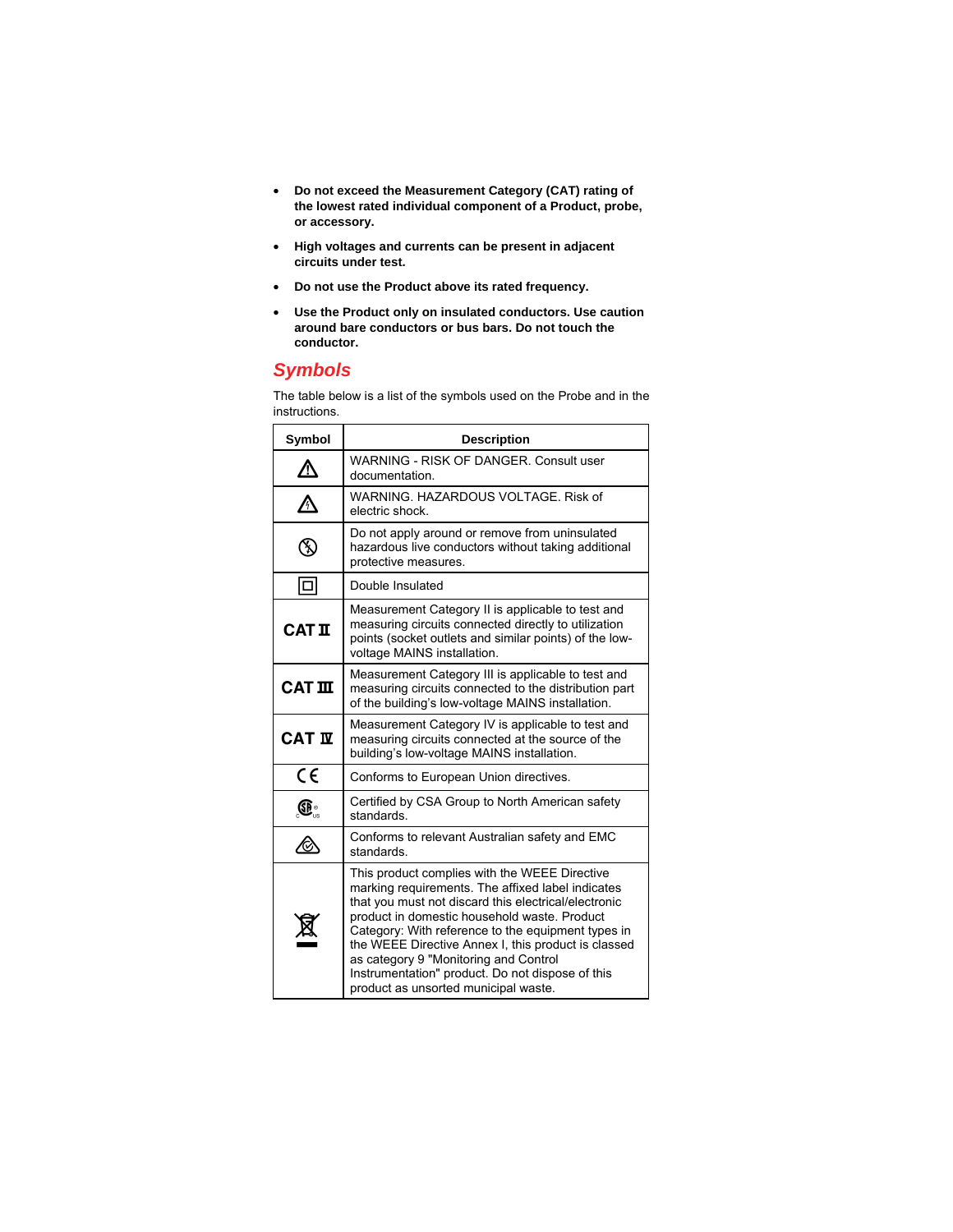#### *Instrument Compatibility*

The i430-Flexi-TF-II series is used with the Fluke 430-series and Fluke 430-II series Power Quality Analyzers specifically or with other test tools that explicitly state compatibility. Refer to user documentation of the test tool for information about compatibility.

Maximum measurement range on all models is 6000 A.

Minimum measurement range on Fluke 433/434/435 is 30 A.

## *Unpack*

These items are included in the shipment:

- i430-Flexi-TF-II Current Probe(s)
- Instructions (this paper)

Check the contents of the shipment for completeness. If something in the box is damaged or missing, contact your distributor or the nearest Fluke sales or service office.

#### *How to Use the i430-Flexi-TF-II*

To use the i430-Flexi-TF-II, follow these instructions:

- 1. Connect the BNC connector of the i430-Flexi-TF-II to the input on the Fluke 430 series Power Quality Analyzer.
- 2. Wear protective equipment or de-energize the circuit before you connect the flexible probe around the conductor. See Figure 1.



hcf157.eps

**Figure 1.** 

- 3. Re-energize the circuit if not energized.
- 4. Center the conductor perpendicularly inside the flexible probe area. If this is not possible, an additional measurement error of ±2 % of reading can occur. See *Electrical Specifications*.
- 5. Avoid taking measurements close to other current-carrying conductors if possible.
- 6. Make sure that the arrow marked on the probe coupling points toward the correct orientation for correct phase display on the instrument. See also the setup screen of the instrument.
- 7. Keep the probe coupling more than 2.5 cm (1 inch) away from the conductor.
- 8. Observe the current value and waveform on the instrument display.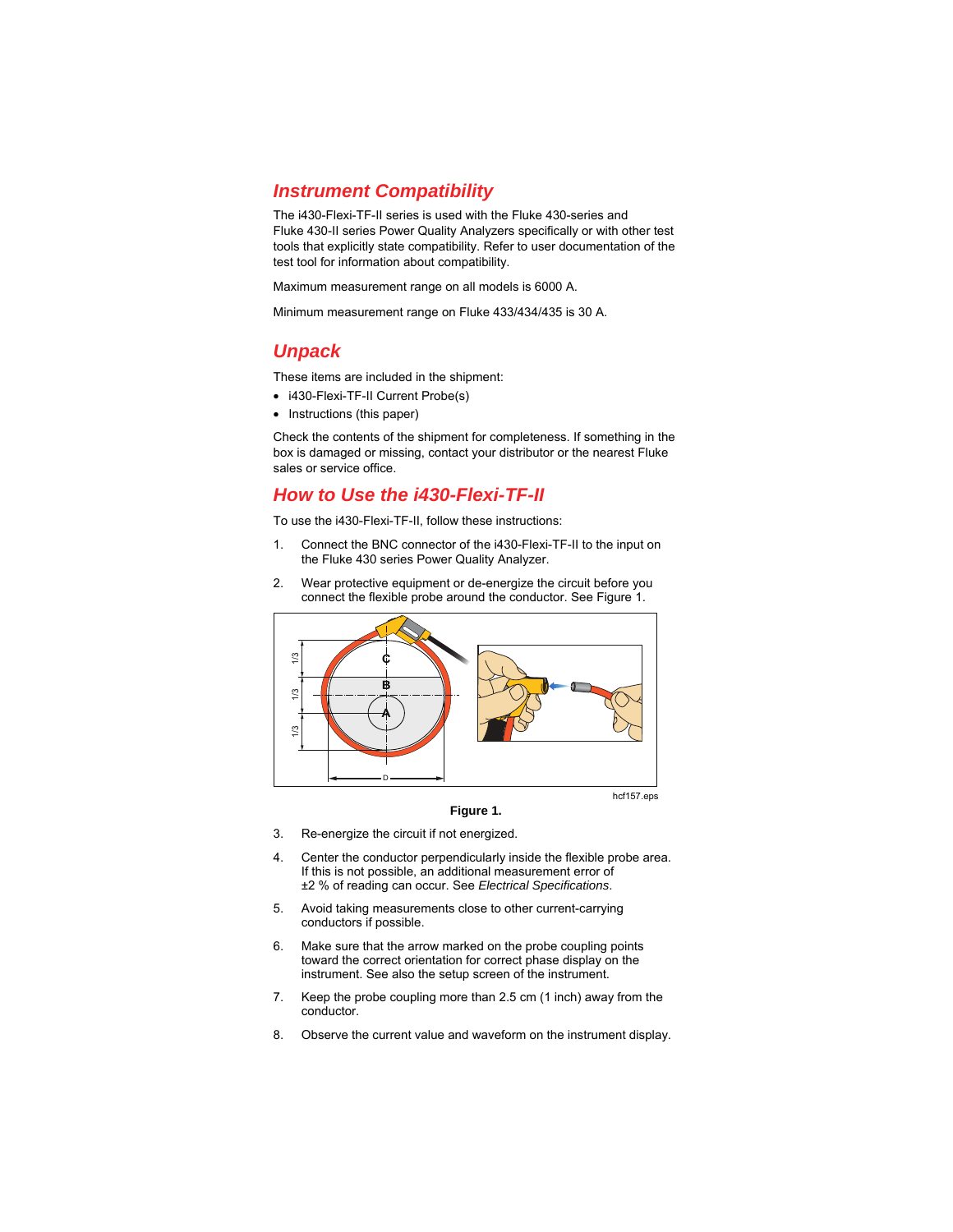- 9. Observe the safety instructions when you connect and use the i430-Flexi-TF-II.
- 10. Wear protective equipment or de-energize the circuit before you disconnect the flexible probe.

W **Warning** 

**To prevent false and misleading readings on the instrument, the setup for the current probe in the 430-series Power Quality Analyzer must be the i430 Flex (on Fluke 430 series I) or i430-Flexi-TF-II (on Fluke 430 series II).** 

#### *Maintenance*

Before each use to assure continued safety, inspect the Probe and its latching system for any damage. Pay particular attention to the insulation surrounding the Probe. A Probe under warranty will be promptly repaired or replaced (at Fluke's discretion) and returned at no charge.

#### XW **Warning**

**To prevent possible electrical shock, fire, or personal injury:** 

- **Remove the input signals before you clean the Product.**
- **Have an approved technician repair the Product.**

The flexible probe and its latching system require no special care.

For routine maintenance:

- 1. Ensure that no foreign body obstructs the latching mechanism.
- 2. Clean the Probe with a damp cloth and a mild detergent. Do not use abrasives, solvents, or alcohol.
- 3. Do not immerse the Probe in liquids.

#### *If the i430-Flexi-TF-II does not work*

If the Probe does not perform properly, use the following steps to help isolate the problem:

1. Inspect the coupling system for any damage.

If any foreign material is present, the coupling system will not close properly and errors will result.

- 2. Inspect the cable between the flexible probe and the Power Quality Analyzer for any damage.
- 3. Check if the i430-Flexi-TF-II is the selected current probe on the Power Quality Analyzer (Clamp i430-Flexi-TF-II).
- 4. Verify that the function and range selection on the Power Quality Analyzer is correct.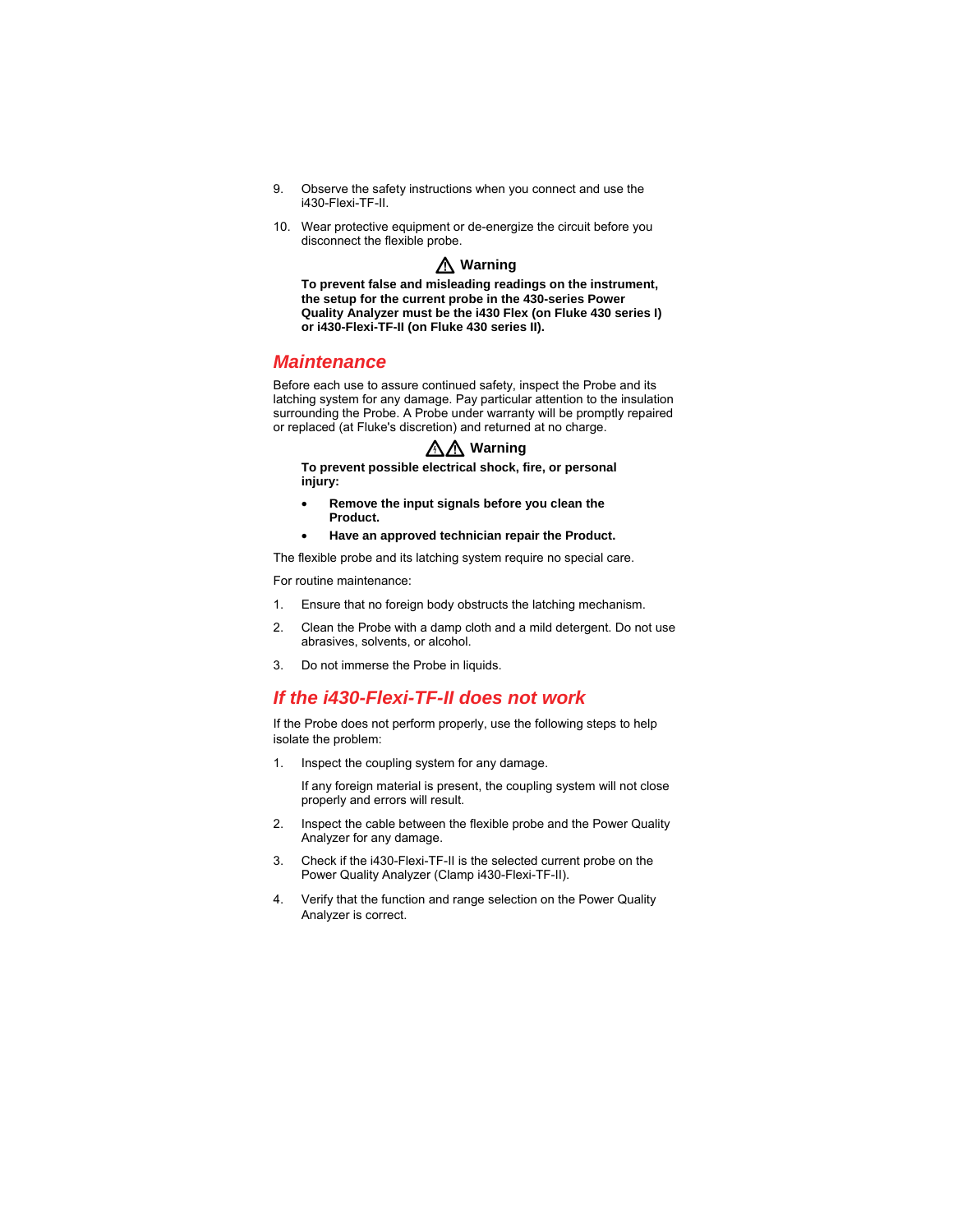#### *Specifications*

SAFETY<sup>1</sup> The i430-Flexi-TF-II complies with:

- IEC 61010-1: Pollution degree 2
- IEC 61010-2-032: CAT IV 600 V / CAT III 1000 V

#### *Electrical Specifications*

| Measuring range                                                                                                                                                                                                                                       | 0.5 A ac to 6000 A ac                                                                                                                                                                                                  |
|-------------------------------------------------------------------------------------------------------------------------------------------------------------------------------------------------------------------------------------------------------|------------------------------------------------------------------------------------------------------------------------------------------------------------------------------------------------------------------------|
| Maximum non-destructive<br>current                                                                                                                                                                                                                    | 100 kA (50/60 Hz)                                                                                                                                                                                                      |
| Output signal                                                                                                                                                                                                                                         | 86.6 mV at 1000 A/50 Hz (on 1 MΩ)<br>85.0 mV at 1000 A/50 Hz (on 50 kΩ)                                                                                                                                                |
| Basic accuracy                                                                                                                                                                                                                                        | $\pm$ 1 % of reading at 25 °C, 50 Hz with<br>conductor placed at the center of the probe                                                                                                                               |
| Linearity                                                                                                                                                                                                                                             | $\pm 0.2$ % of reading at 10 % to 100 % of range                                                                                                                                                                       |
| Noise                                                                                                                                                                                                                                                 | <1 mV rms at 10 Hz to 10 kHz                                                                                                                                                                                           |
| Additional errors:<br>temperature coefficient<br>over operating<br>temperature range<br>-for 24 inch model<br>-for 48 inch model<br>with position of<br>conductor in the probe<br>window (see Figure 1):<br>Zone A<br>Zone B<br>Zone C<br>0.5 to 30 A | 0.02 % of reading / $^{\circ}$ C (0.011 % / $^{\circ}$ F)<br>0.035 % of reading / °C (0.02 % / °F)<br>$\pm 0.5$ % of reading<br>$±1.0$ % of reading<br>$±2.0$ % of reading<br>±1 count or 0.1 A (whichever is greater) |
| External magnetic field<br>rejection in reference to<br>external current                                                                                                                                                                              | 40 dB (with cable >100 mm from the head<br>coupling and r-coil)                                                                                                                                                        |
| Phase shift (fundamental<br>frequency)                                                                                                                                                                                                                | $\leq$ $\pm$ 1 $\degree$                                                                                                                                                                                               |
| Bandwidth (-3 dB)                                                                                                                                                                                                                                     | 10 Hz to 10 kHz                                                                                                                                                                                                        |
| Frequency derating                                                                                                                                                                                                                                    | l x f ≤385 kA Hz                                                                                                                                                                                                       |